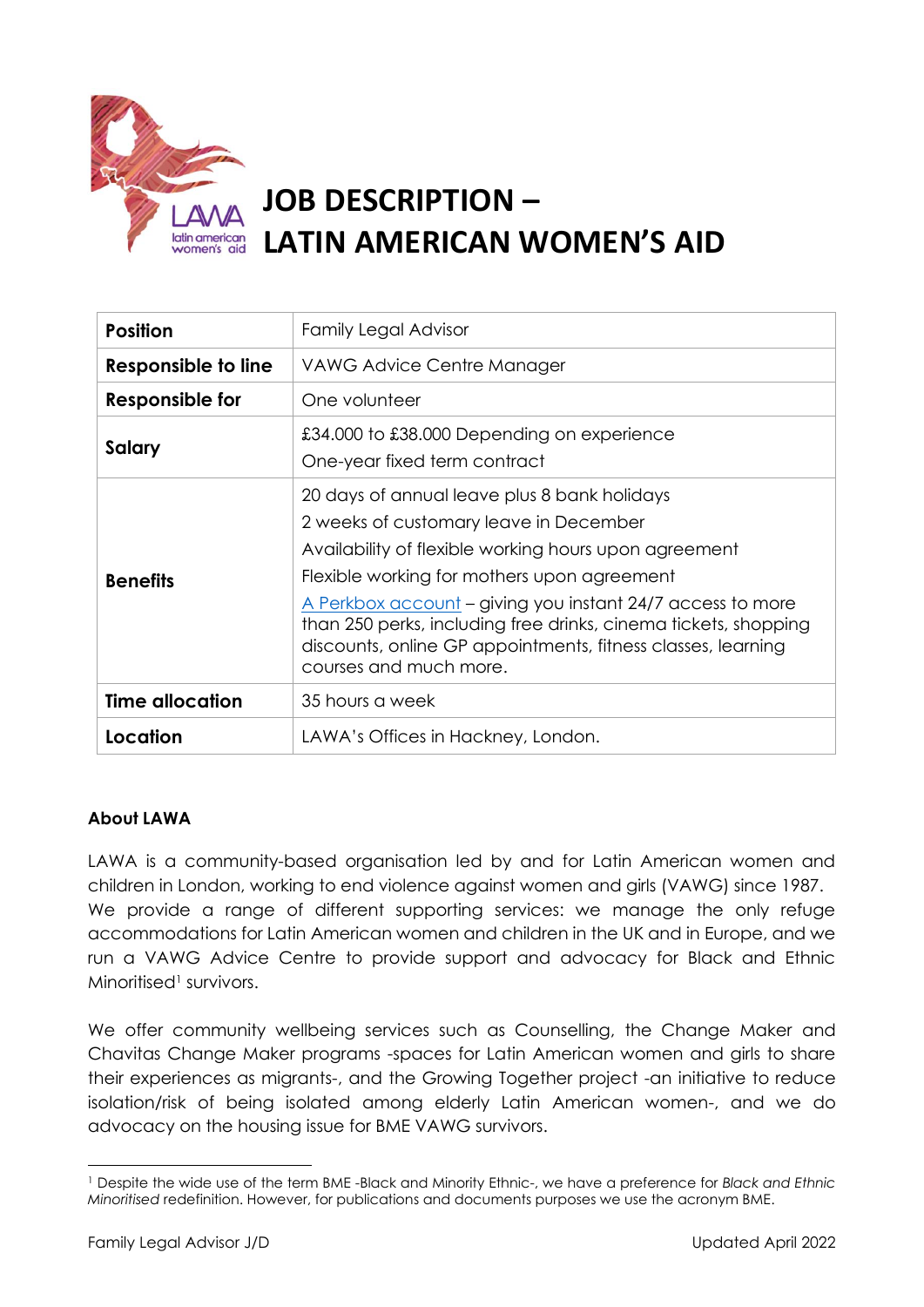## **Job Purpose**

This new role will join our VAWG Advice Centre team. The Family Law Adviser will support VAWG survivors with their civil matters and will work with other professionals and partners with regards to women's rights to take action in relation to civil remedies such as nonmolestation and occupation order; divorce, prohibited step orders, child arrangements orders. They will hold casework responsibility, draft statements, collate evidence, complete forms for court, and prepare paperwork for legal representations in court. They will link in with all safeguarding processes/case conferences as necessary.

### **Main Duties and Responsibilities**

- To take on cases related to Family Law, including divorce, child contact arrangements, Non-Molestation Orders, etc. from VAWG survivors supported at LAWA.
- To support, provide legal advice, and manage caseload of women supported by LAWA at our Advice Centre and Refuges who are fleeing different forms of genderbased violence, and are facing civil cases and challenges when seeking support.
- To provide comprehensive, accurate and impartial advice and assistance to those requiring civil law support.
- Provide legal representation before Courts in relation to Family matters.
- To collect and build evidence using the human rights-based instruments and linking them to frameworks such as the Istanbul convention, pan London agreement.
- To ensure that any issues in relation to Child Protection matters are brought to the immediate attention of the line manager, or if unavailable another project manager.
- To work within the confines of confidentiality and ensure that professional boundaries are always maintained when working with residents, staff and external bodies and to work within LAWA's Code of Conduct. To ensure that security of sensitive information is maintained.
- To work within and implement all LAWA's policies and procedures, especially those on Individual Support, User Involvement, Health and Safety, Equal Opportunities, Confidentiality and Security.
- Carries overall responsibility in work planning, budgeting, and monitoring and information/reporting. To provide any reports or monitoring statistics as required.

### Other duties

- To team meetings.
- To attend any meetings or training either internal or external as requested by the line manager and to attend regular supervision sessions.
- To keep up to date with literature on housing legislation domestic violence as well as the effects of domestic violence e.g. through reading and training events.
- To attend the A.G.M.
- To record appointments and meetings in the shared office diary on a regular basis.
- To attend supervision and appraisal meetings with the Line manager.
- To identify and attend relevant training as necessary.
- Any reasonable duties, which may be required in pursuance of LAWA's objectives and the role.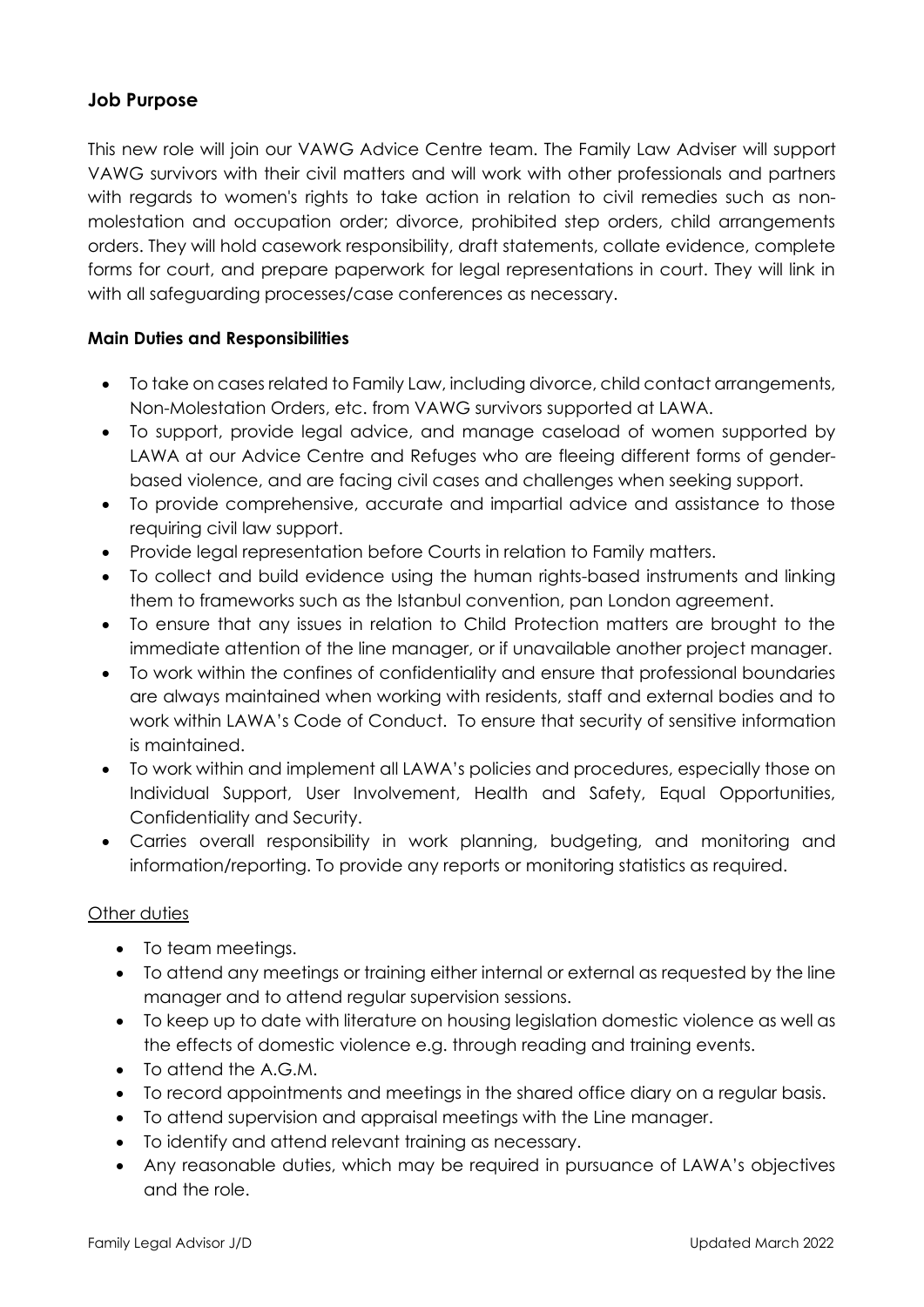**Flexibility Clause: From time to time, the post holder will be required to undertake duties that are consistent with the work of LAWA. The post holder must be flexible and be able and willing to take on such duties, which are not significantly out with the scope of the JD and the nature of the role.**

#### **Person Specification – Family Legal advisor**

| Requirement                                                           | <b>Essential</b>                                                      |           |
|-----------------------------------------------------------------------|-----------------------------------------------------------------------|-----------|
|                                                                       | 1. Qualification as Family solicitor or Chartered Institute of Legal  | Essential |
|                                                                       | Executives (CILEx) Level 3 Professional Diploma in Law and Practice   |           |
| 2.                                                                    | At least 3 years of client-facing Family Law work experience in a UK  | Essential |
|                                                                       | legal firm.                                                           |           |
|                                                                       | 3. Excellent knowledge of welfare rights and Family Law legislation.  | Essential |
| 4.                                                                    | Ability to communicate clearly verbally and in writing, including the | Essential |
|                                                                       | production of written reports. Good oral and written command of       |           |
|                                                                       | English and Spanish/Portuguese.                                       |           |
| 5.                                                                    | Ability to work as part of a team ensuring the provision of a high    | Essential |
|                                                                       | quality service.                                                      |           |
|                                                                       | 6. Ability to develop an appropriate, professional, supportive        | Essential |
|                                                                       | relationship with abused women and their children keeping             |           |
|                                                                       | boundaries at all times.                                              |           |
| 7.                                                                    | Good IT skills.                                                       | Essential |
| 8.                                                                    | Ability and willingness to work flexible hours occasionally.          | Essential |
| 9.                                                                    | The ability to undertake casework, exercising initiative and          | Essential |
|                                                                       | flexibility within a demanding environment. Able to use own           |           |
|                                                                       | initiative and have a positive proactive approach to work.            |           |
| 10. Ability to manage crises including making rapid assessment of     |                                                                       | Essential |
|                                                                       |                                                                       |           |
| 11. A commitment to follow the policies, procedures and principles of | Essential                                                             |           |
|                                                                       |                                                                       |           |
|                                                                       |                                                                       |           |
| 12. An ability to work within a line management structure             |                                                                       | Essential |